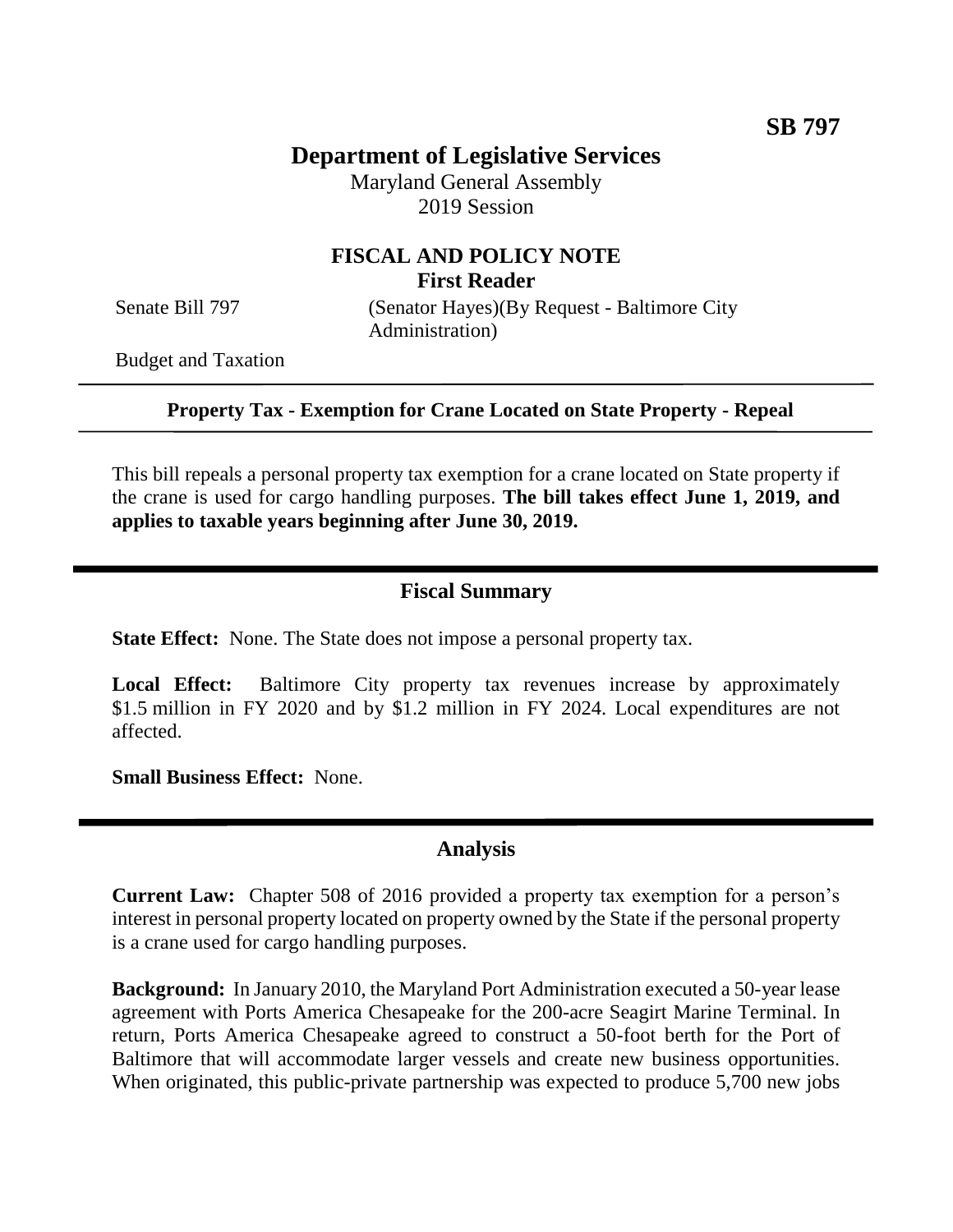and generate \$15.7 million per year in new tax revenue. It is currently estimated that the economic activity at the port will have a value of \$2.0 billion by 2030 and will generate \$190 million in State and local taxes by 2030.

The *Joint Chairman's Report* from the fiscal 2016 budget indicated that the budget committees were concerned that the continued assessment of the personal property tax on privately owned cranes at the Port of Baltimore may put Maryland at a competitive disadvantage with other ports. The budget committees strongly urged the Maryland Port Administration to convene meetings as soon as possible with Baltimore City and the State's public-private partnership to develop a mutually agreeable fiscal policy that advances the economic growth and development of the port.

Legislation was enacted in 2016 (Chapter 508) which provided a property tax exemption for a person's interest in personal property located on property owned by the State if the personal property is a crane used for cargo handling purposes.

**Local Fiscal Effect:** Ports America Chesapeake operates the Seagirt Marine Terminal for the State at the Port of Baltimore under a private-public partnership. There are two types of cranes located at the Seagirt Marine Terminal. One type is a ship to shore (STS) crane used to load and unload containers from ships. The other type of crane is a mobile, rubber tired gantry (RTG) crane which is used to stack containers and move containers on and off of trucks. In 2010 there were 11 STS cranes and 12 RTG cranes at the Seagirt Marine Terminal. Since then Ports America Chesapeake has invested in an additional 10 RTG cranes. There are plans to invest in an additional 4 STS cranes and 2 RTG cranes in 2019.

Based on the original purchase price of the cranes at the Seagirt Marine Terminal and accounting for a depreciation factor, it is estimated that the value of the cranes currently in operation is \$27.6 million. The Baltimore City personal property tax rate is \$5.62 per \$100 of assessment. As a result of repealing the exemption for this personal property, Baltimore City property tax revenues will increase by approximately \$1.5 million in fiscal 2020 and by \$1.2 million in fiscal 2024. To the extent additional cranes are purchased by Ports America Chesapeake, Baltimore City revenues will increase accordingly.

## **Additional Information**

### **Prior Introductions:** None.

**Cross File:** HB 800 (Delegate Glenn)(By Request - Baltimore City Administration) - Ways and Means.